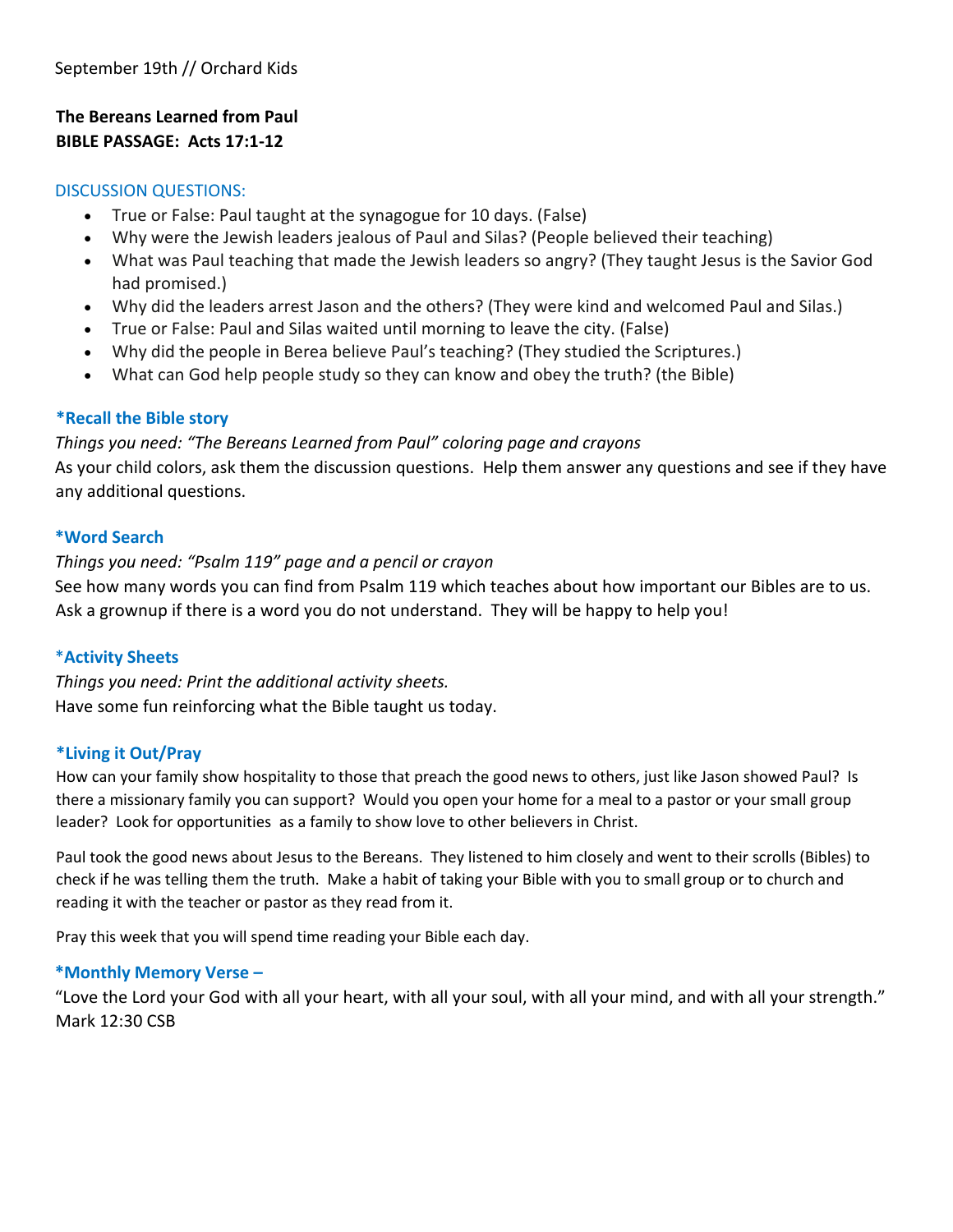

## **The Bereans Learned from Paul** I will remember God's words. Psalm 119:16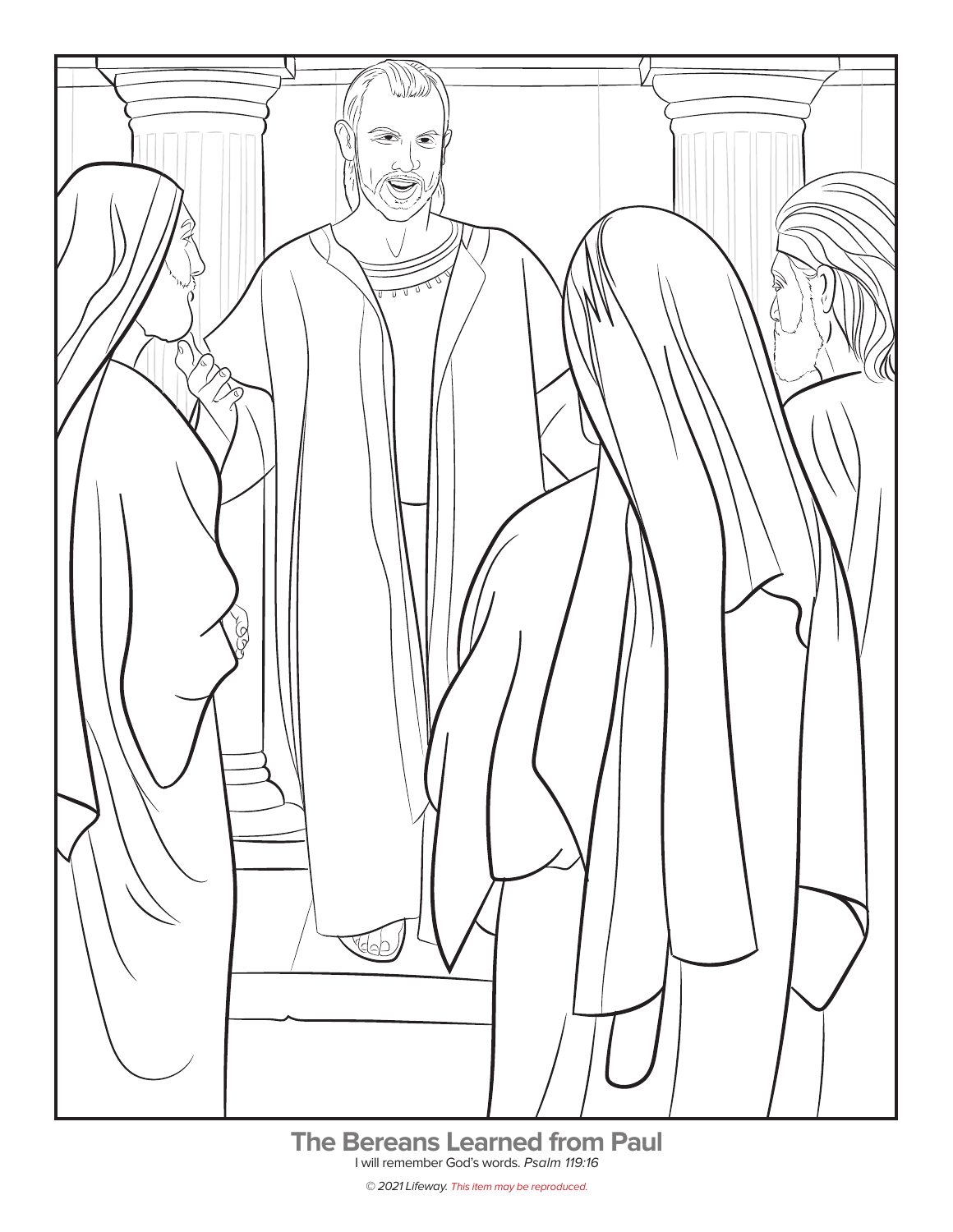# [Deligh](https://puzzlemaker.discoveryeducation.com/)t in God's Word

## Find the word in the puzzle.

Words can go in any direction. Words can share letters as they cross over each other.

|                         |                | k                       | n                       | W                       | i              | e                       | f            | $\sqcup$       | e                        | $\overline{\mathbf{a}}$ |                | $\overline{\mathsf{L}}$ | n            | $\mathbb{Z}$            |
|-------------------------|----------------|-------------------------|-------------------------|-------------------------|----------------|-------------------------|--------------|----------------|--------------------------|-------------------------|----------------|-------------------------|--------------|-------------------------|
| $\overline{\Pi}$        |                | e                       | $\overline{\mathbf{a}}$ | 1                       | b              | $\mathbf i$             | $\mathsf{L}$ | $\Box$         | t                        | h                       | k              | ٦                       | i            | a                       |
| W                       | า๋             | ヿ                       | р                       | е                       | $\sqcup$       | $\overline{\mathbf{a}}$ | $\mathsf{r}$ | S              | $\overline{\mathbf{a}}$  | $\mathsf{p}$            | j              | $\mathbf i$             | $\Box$       | t                       |
| τ                       | $\mathsf{r}$   | e                       | e                       | $\overline{S}$          | V              | S.                      | $\mathsf{L}$ | $\sqcup$       | $\mathsf T$              | k.                      | f              | V                       | p            | $\mathsf k$             |
| V                       | h              | X                       | t                       | j                       | $\hbox{\bf C}$ | t                       | j            | $\Box$         | $\mathbf i$              | $\mathbb{I}$            | $\mathbf{q}$   | h                       | e            | О                       |
| k                       | d              | $\mathsf{L}$            | $\Box$                  | b                       | $\mathbf{q}$   | r                       | $\sqcup$     | $\mathbf{e}$   | $\mathbf d$              | q                       | q              | $\mathbf 9$             | U            | р                       |
| k                       | $\overline{S}$ | $\mathbb S$             | 1                       | $\overline{z}$          | y              | d                       | p            | t              | $\mathbf{e}$             | $\cup$                  | a              | f                       | k,           | W                       |
| $\overline{\mathbf{a}}$ | t              | e                       | t                       | W                       | $\epsilon$     | V                       | $\mathbb{I}$ | h              | m                        | a                       | e              | $\mathsf{r}$            | t            | S.                      |
| $\mathsf{\dot{1}}$      | $\mathsf{m}$   | $\overline{\mathbf{d}}$ | a                       | 1                       | d              | j                       | e            | $\overline{Q}$ | $\overline{\phantom{a}}$ | $\Box$                  | $\overline{q}$ | $\overline{\mathsf{n}}$ | i,           | W                       |
| $\mathsf{r}$            | b              | $\mathsf t$             | i                       | $\overline{\mathbb{S}}$ | $\mathsf X$    | $\subset$               | $\epsilon$   | $\mathbf{1}$   | e                        | $\mathsf T$             | $\mathbf{1}$   | $\Box$                  | $\mathsf{r}$ | f                       |
| q                       | e              | $\overline{9}$          | $\mathsf{r}$            | j                       | $\Box$         | $\mathsf{L}$            | $\subset$    | r              | a                        | V                       | p              | $\Box$                  | $\subset$    | d                       |
| $\mathsf{r}$            | h              | $\overline{q}$          | Z                       | $\overline{q}$          | $\mathbb S$    | $\mathsf{L}$            | $\mathbb{I}$ | b              | f                        | $\sqcup$                | t              | f                       | $\mathsf{r}$ | j                       |
| τ                       | $\mathsf{r}$   | W                       | $\overline{9}$          | V                       | $\overline{z}$ | V                       | У            | $\mathsf{L}$   | $\Box$                   | $\mathbb{Z}$            | $\mathsf Z$    | t                       | d            | f                       |
| W                       | W              | m                       | k                       | $\mathbb S$             | $\subset$      | q                       | t            | $\mathbb{I}$   | $\mathbf{a}$             | $\mathbf x$             | $\mathsf{r}$   | j                       | f            | $\overline{\mathbf{d}}$ |
| n                       | h              | m                       | V                       | h                       | V              | a                       | i            | $\mathsf t$    | $\mathbf{a}$             | $\overline{\mathbb{I}}$ | p              | Z                       | $\subset$    | m                       |

| leaf      | meditate | prosper |
|-----------|----------|---------|
| righteous | season   | stream  |
| tree      | water    |         |



"Blessed is the one who does not walk in step with the wicked or stand in the way that sinners take or sit in the company of mockers, but whose delight is in the law of the Lord, and who meditates on His law day and night." Psalm 1:1-2

Copyright ©Sermons4Kids | All Rights Reserved | www.sermons4kids.com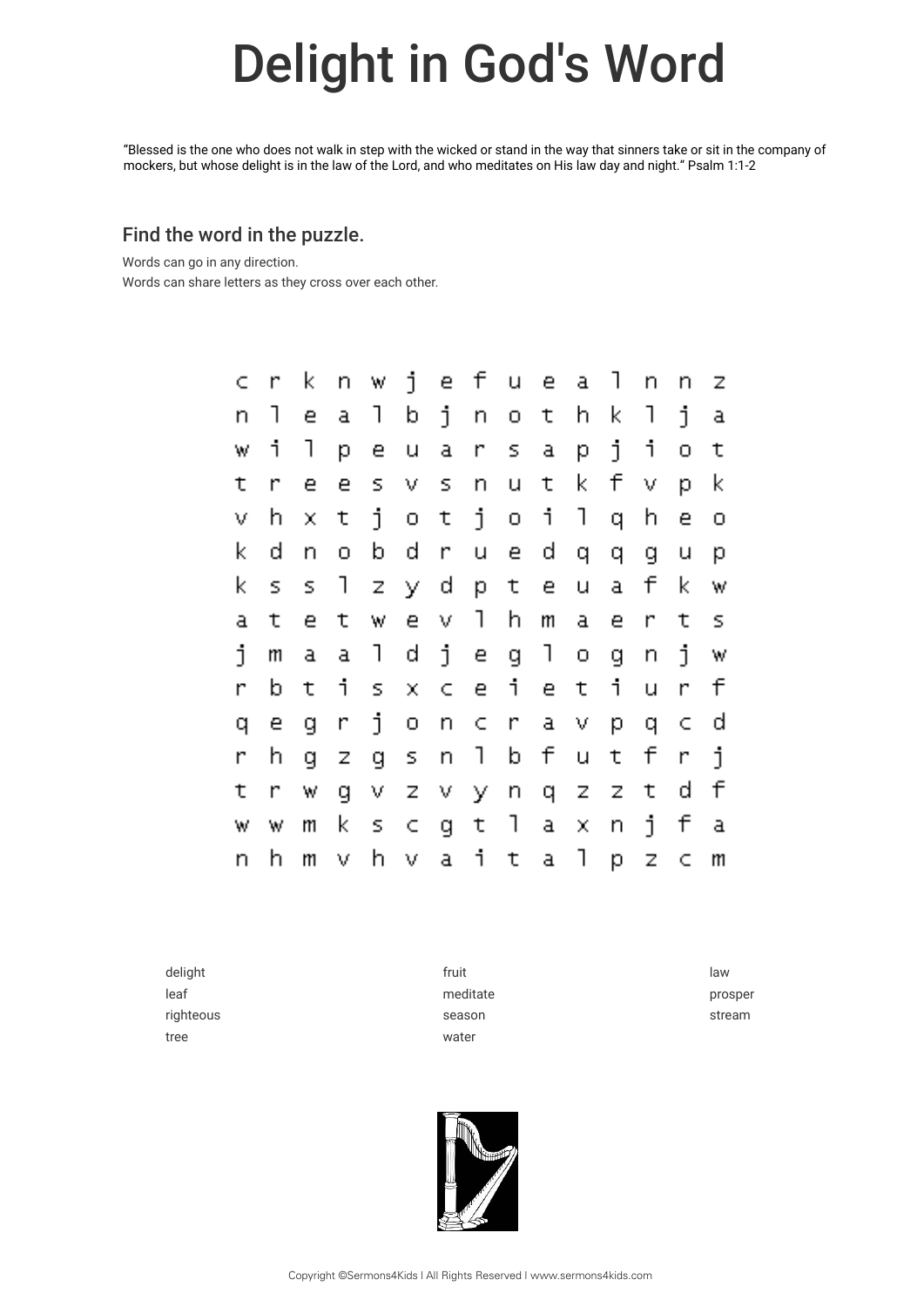# Learn About The Bible

## What is in the Bible?

The word Bible means "books", and the Bible is made up of many books.

Connect the dots to find out how many books are in the Bible.



## Bible Writers Puzzle

The books in the Bible were written by about 40 different people. Some wrote only one book. Each of the Bible writers in this puzzle wrote more than one book.

## ACROSS

- 2. He wrote 2 books of prophecy
- 4. He wrote a gospel and a book of history
- 5. He wrote 3 books of poetry and wisdom
- DOWN
- 1. He wrote 12 letters
- 2. He wrote 5 New Testament books
- 3. He wrote the first 5 books of the Bible



Name List: JEREMIAH, JOHN, LUKE, MOSES, PAUL, SOLOMON

## The Bible is Inspired by God

"Inspired" means "God-breathed". God told the Bible writers what to write. Then they wrote it in their own words.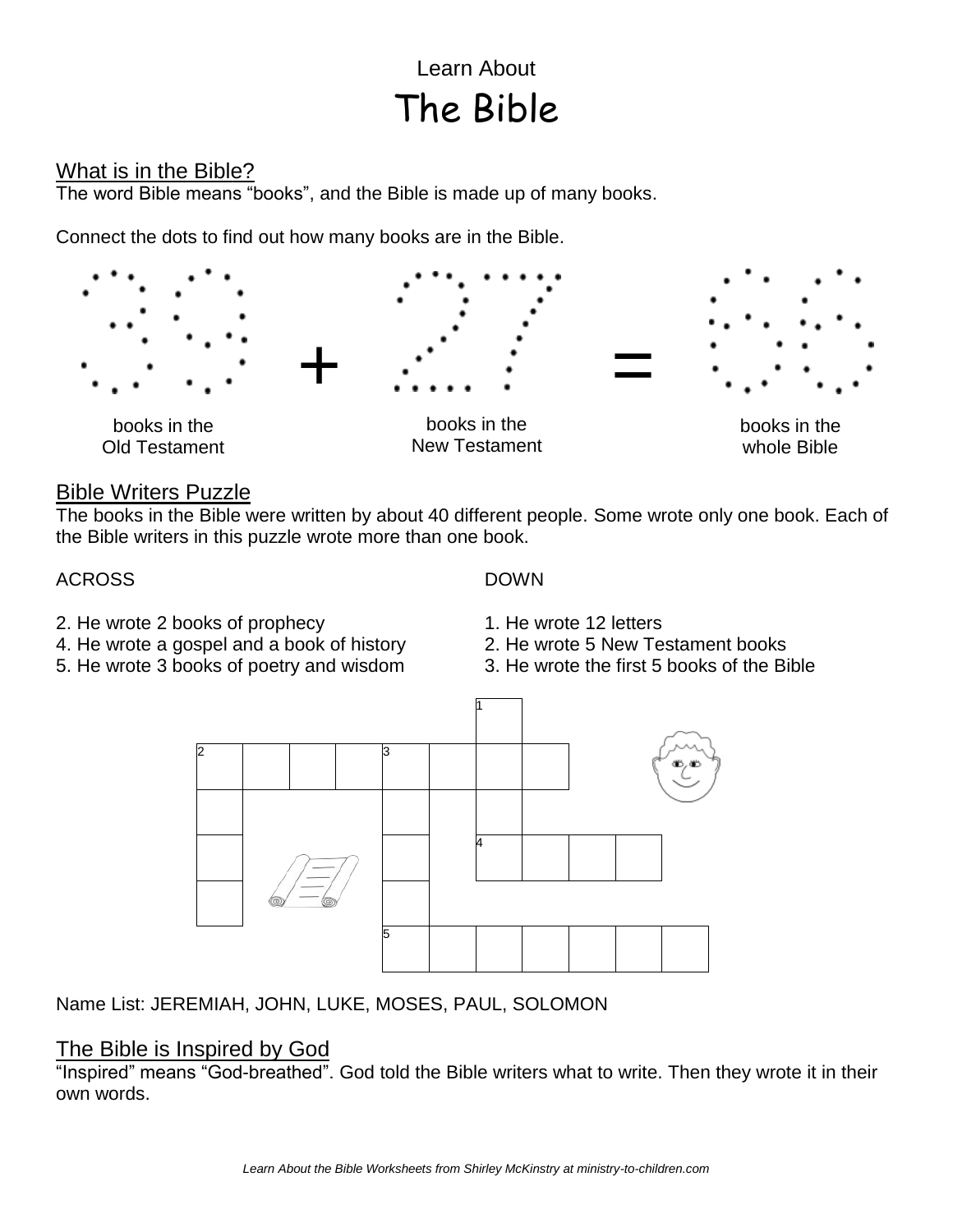## Other Names for the Bible

Use the code to learn two other names for the Bible.



## What Does the Bible Teach about Itself?

Look up and read each verse, and draw a line to what it says.

| Psalm 119:11                 | The Bible lasts forever.                                                    |
|------------------------------|-----------------------------------------------------------------------------|
| Psalm 119:105                | The Bible is a light to show us where to go and what to do.                 |
| Isaiah 40:8                  | If I remember what the Bible says, it keeps me from sinning against<br>God. |
| 2 Timothy 3:15               | The Bible helps us understand salvation through faith in Jesus.             |
| 2 Timothy 3:16 (first part)  | The Bible teaches us what to do and corrects us when we are<br>wrong.       |
| 2 Timothy 3:16 (second part) | The Bible is inspired by God.                                               |

## The Bible and You

Put a checkmark next to each thing you should do.

- Read the Bible often.
- Memorize Bible verses.
- Look in the Bible only when you have a problem.
- **\_\_\_\_** Study the Bible.
- Believe the Bible.
- Obey the Bible.

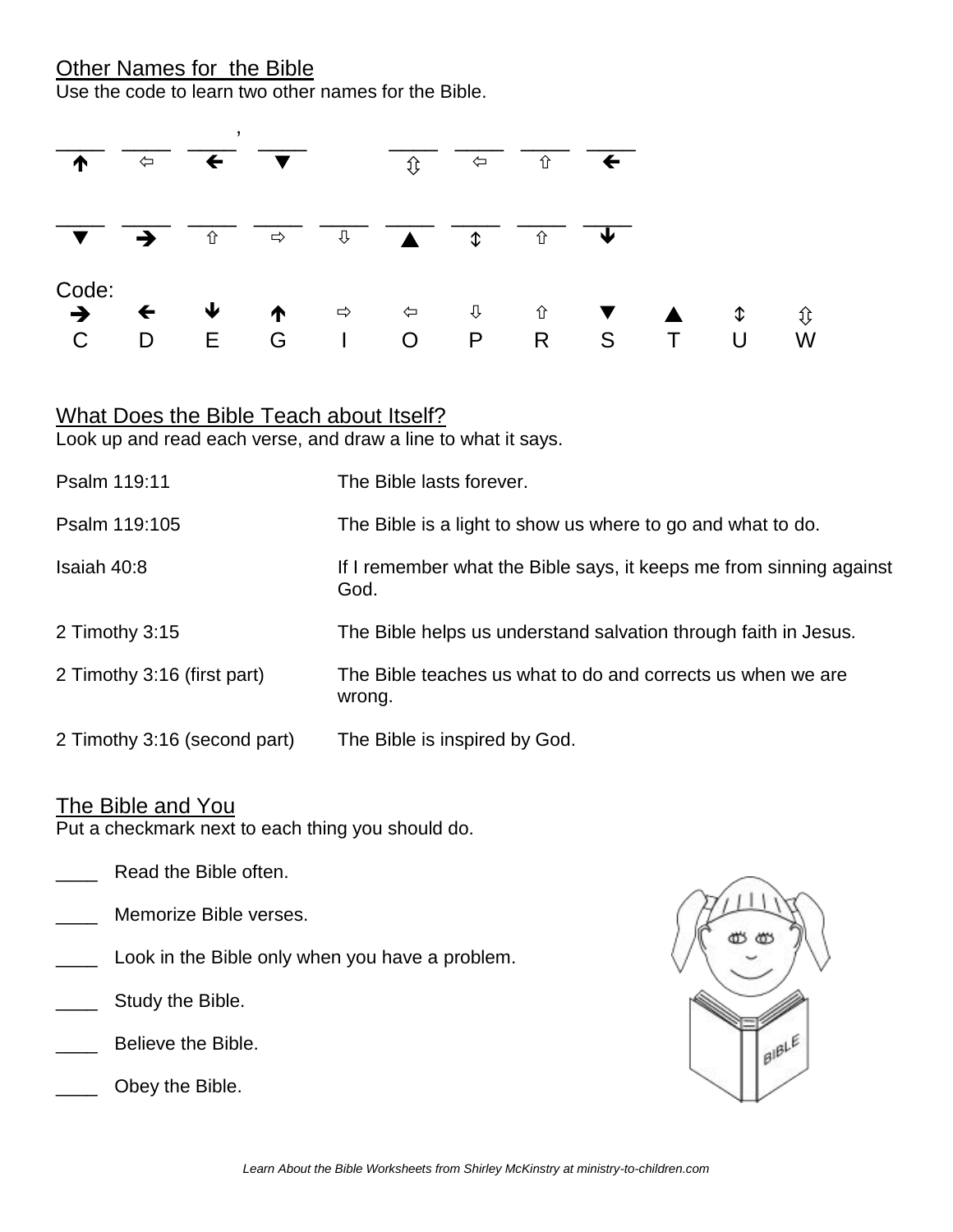

## I can do right by obeying God's laws.

From Thru-the-Bible Coloring Pages for Ages  $4-8.$   $\odot$  1986,1988 Standard Publishing. Used by permission. Reproducible Coloring Books may be purchased from Standard Publishing, [www.standardpub.com](http://www.standardpub.com/), 1-800-323-7543.

[Sermons4Kids.com](http://www.sermons4kids.com/)